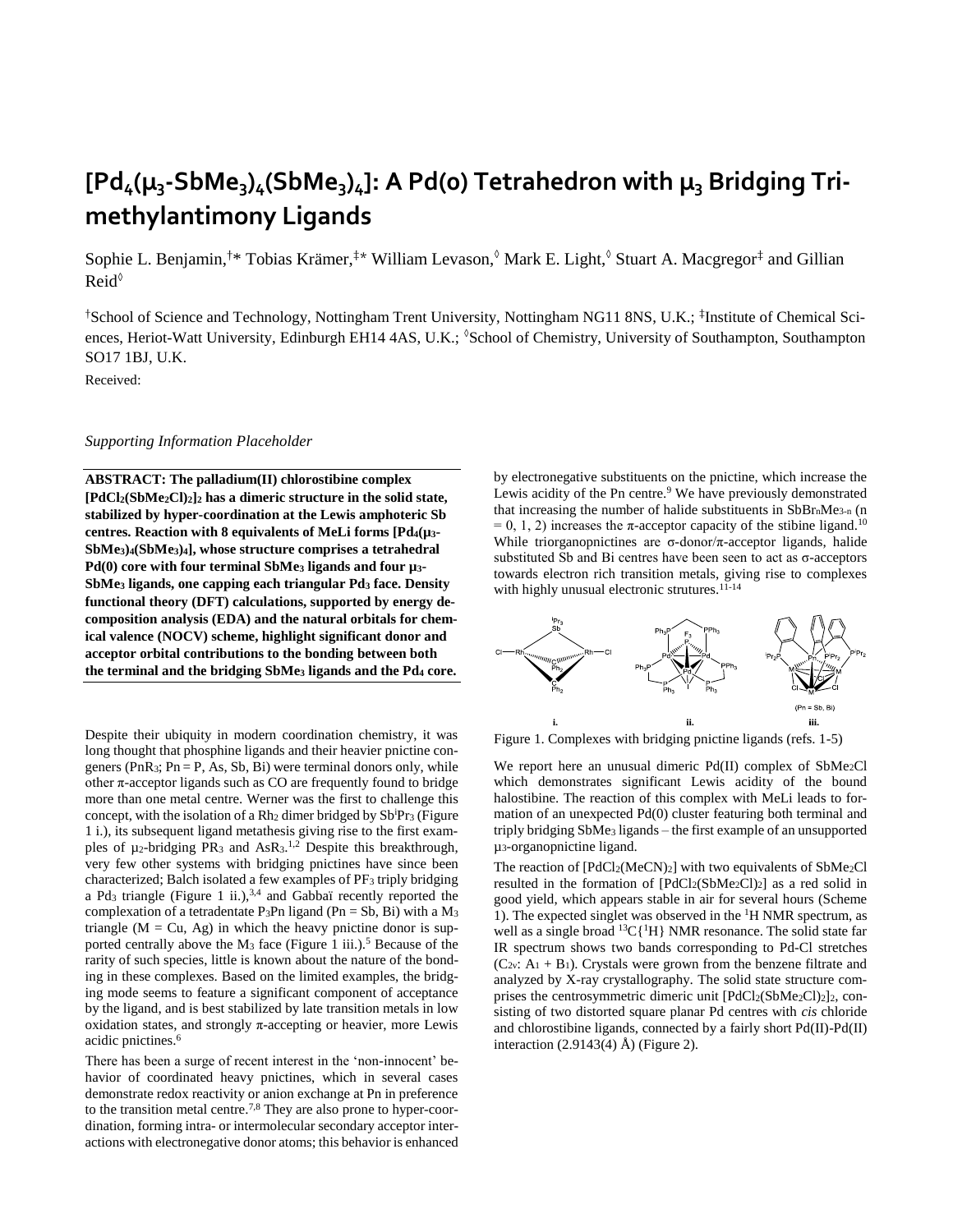#### **Scheme 1. Synthesis of [PdCl2(SbMe2Cl)2]<sup>2</sup> and [Pd4(µ3- SbMe3)4(SbMe3)4]**



Most examples of Pd(II) dimers feature bidentate bridging ligands supporting the Pd-Pd interaction. One rare counterexample is the diaminosugar complex  $[Pd(C_7H_{16}N_2O_2)Cl_2]_2$  (Pd-Pd = 3.284 Å), in which dimerization is supported by H-bonding between amine and Cl ligands.<sup>15</sup> A similar conformation is adopted by [PdCl2(SbMe2Cl)2]2; each chlorostibine ligand eclipses a Cl ligand on the opposite Pd centre when viewed down the Pd-Pd vector (torsion angles: Cl4-Pd1-Pd1a-Sb1a = 3.94(3)° Cl3-Pd1-Pd1a-Sb2a = 5.68(3)°), leading to very short intermolecular Sb-Cl distances (mean 2.96 Å, c.f. mean Sb-Cl covalent = 2.39 Å,  $\Sigma VdW = 4.29$  $A^{16}$ ).



Figure 2. View of the structure of  $[PdCl_2(SbMe_2Cl)_2]$ <sub>2</sub>. Ellipsoids are drawn at 50% probability levels and H atoms are omitted for clarity. Secondary Sb-Cl interactions are indicated by dashed bonds. Symmetry operation  $a = 2-x, 1-y, 1-z$ 

The propensity of coordinated Sb or Bi donors to act simultaneously as acceptors, forming intra- or intermolecular 'hypervalent' interactions with electronegative atoms, is a current area of interest,<sup>8,9</sup> and it has been demonstrated that these interactions can strongly direct the solid state structure of a complex.<sup>17</sup> It appears that in [PdCl<sub>2</sub>(SbMe<sub>2</sub>Cl)<sub>2</sub>]<sub>2</sub>, four such Sb---Cl interactions support the formation of the dimeric species. These interactions form approximately *trans* to the covalently bonded halide substituent on Sb (mean <Cl---Sb-Cl = 169.0°), the Sb-Cl  $\sigma^*$  being the most accessible acceptor orbital on Sb. Consistent with this, natural bond orbital (NBO) analysis identifies a notable  $3p_{Cl} \rightarrow \sigma^*$ <sub>Sb-Cl</sub> interaction (see SI for further details). The geometry at Sb is near trigonal bipyramidal, severely distorted from the expected pseudo-tetrahedral. The structure is reminiscent of that of the Pt(II)-Pt(II) dimer [PtCl2{CH2(*o*-C6H4CH2SbMe2)}2]2, which contains weak intermolecular Sb---Cl contacts (mean  $3.48 \text{ Å}$ );<sup>18</sup> the considerably shorter Sb---Cl distances found in [PdCl<sub>2</sub>(SbMe<sub>2</sub>Cl)<sub>2</sub>]<sub>2</sub> can be accounted

for by the increased acceptor power of the halostibine in comparison to the triorganostibine. In each case it is difficult to separate the magnitude of the secondary Sb---Cl interaction from that of the metallophilic interaction between the Group 10 metals.

There are very few previous reports of halostibine complexes with transition metal halides. In view of the recent interest surrounding the 'non-innocent' behavior of coordinated stibines, we investigated the reactivity of  $[PdCl_2(SbMe_2Cl)_2]$  with reagents which specifically have the potential to target both the Pd and Sb metal centres. Treatment of [PdCl2(SbMe2Cl)2]<sup>2</sup> with 8 equivalents of MeLi (equimolar with Cl) in tetrahydrofuran resulted in the formation of an intensely violet solution, from which a dark purple solid was isolated (Scheme 1). The product is stable over several weeks when stored under an N<sub>2</sub> atmosphere, but slowly becomes black/brown in contact with air. It is remarkably soluble in n-hexane, and almost insoluble in chlorinated solvents. Small purple crystals were analysed by X-ray diffraction, giving the solid state structure shown in Figure 3, formulated as  $[Pd_4(\mu_3+P_4(\mu_4)]$  $SbMe<sub>3</sub>$ <sub>4</sub>( $SbMe<sub>3</sub>$ <sub>)<sup>4</sup></sub>].



Figure 3. Views of the structure of  $[Pd_4(\mu_3-SbMe_3)_4(SbMe_3)_4]$ . Ellipsoids are drawn at 50% probability and H atoms are omitted for clarity. Only one of two symmetry equivalent positions shown for the Me substituents of Sb1. Symmetry operation  $m = 1-x$ , +y, +z. **a.** best view; **b.** down a Sbterminal-Pd-----Sbbridging vector; **c.** down the a-axis. C atoms are drawn as wireframe in **b.** and **c.**

The structure comprises a central tetrahedron of four Pd(0) atoms, with an average Pd-Pd distance of 2.805 Å. Each Pd is coordinated to one terminal SbMe<sub>3</sub> ligand (mean Pd-Sb  $= 2.520$  Å) and one SbMe<sup>3</sup> ligand caps each face of the tetrahedron, bridging three Pd atoms (mean Pd-Sb =  $2.773$  Å). A mirror plane bisects the tetrahedron, passing through two Pd atoms, two bridging Sb and two terminal Sb atoms. There is symmetry related disorder of the Me substituents on the terminal Sb1. Each bridging SbMe<sup>3</sup> ligand is almost equidistant from the three Pd atoms it caps – the least symmetrical is Sb5, with a difference of 0.07 Å between Sb5-Pd1 and Sb5-Pd2. The most symmetrical, Sb4, has less than 0.01 Å difference between Sb4-Pd1, Sb4-Pd2 and Sb4-Pd3. The molecule has near  $C_{3v}$ symmetry, but attempts to solve the diffraction data in higher symmetry space groups were unsatisfactory; the Cmc21 solution is correct. Figure 3b. and c. show alternative views of the structure in which this pseudosymmetry can be clearly discerned.

The <sup>1</sup>H and <sup>13</sup>C{<sup>1</sup>H} NMR spectra of  $[Pd_4(\mu_3-SbMe_3)_4(SbMe_3)_4]$  in d 6 -benzene solution each display two broad resonances of equal intensity, corresponding to two distinct SbMe<sup>3</sup> environments. This is consistent with the conservation of the tetramer in solution, the broadening of the peaks being most likely due to the proximity of the quadrupolar Sb nuclei ( $^{121}Sb I = 5/2$ ;  $^{123}Sb I = 7/2$ ). The identity of the product is supported by elemental analysis.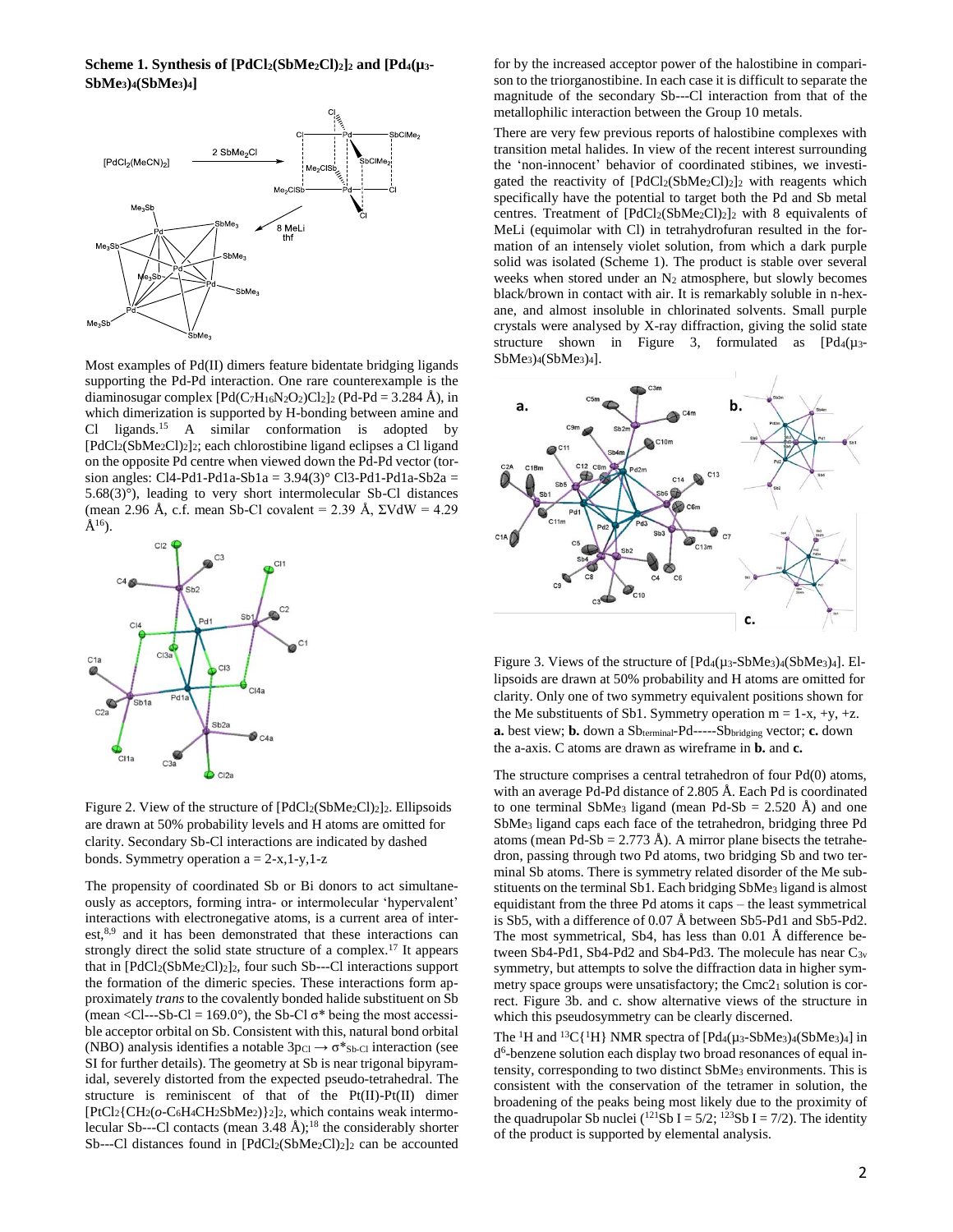The triply bridging behavior of a monodentate organopnictine ligand is unprecedented. Of the two systems previously reported which feature  $\mu_3$ -pnictines, the first involves PF<sub>3</sub>, a strong  $\pi$ -acceptor ligand which can be considered as electronically more akin to CO than to PR<sub>3</sub>. In  $[Pd_3(\mu_3-PF_3)(\mu-X)(\mu-dppm)_3]^+$  (X = Cl, I; dppm  $=$  bis(diphenylphosphino)methane) the PF<sub>3</sub> unit bridges an equilateral triangle of  $Pd(0)/(I)$  atoms (Figure 1 ii) which bears a significant resemblance to the faces of the Pd(0) tetrahedron discussed here; the Pd-Pd distances are somewhat shorter  $(2.58-2.60 \text{ Å})^{3,4}$ The second (Figure 1, iii),  $[M_3(\mu$ -Cl)<sub>3</sub>( $o$ -{<sup>i</sup>Pr<sub>2</sub>P}C<sub>6</sub>H<sub>4</sub>)<sub>3</sub>Pn] (M = Cu, Ag;  $Pn = Sb$ , Bi), features a tetradentate ligand in which M-P bonding constrains the heavy pnictogen atom in a bridging position over the centre of the M<sub>3</sub> triangle.<sup>5</sup> NBO calculations demonstrated significant Pn→M donor interactions as well as weaker Pn←M acceptor interactions, amounting to a symmetrical four-centre twoelectron bridging PnM<sup>3</sup> interaction.

The structure of  $[Pd_4(\mu_3-SbMe_3)_4(SbMe_3)_4]$  is particularly unexpected given that the bridging SbMe<sup>3</sup> is unsupported, i.e. not stabilized by polydentate bridging moieties, and that SbMe<sup>3</sup> might be expected to be only a moderate  $\pi$ -acceptor. The cluster is held together entirely by µ3-SbMe<sup>3</sup> bridges and Pd-Pd interactions. Comparable Pd $(0)$ <sub>4</sub> clusters with terminal phosphines and  $\mu_2$ -bridging CO or SO<sup>2</sup> ligands have been reported with similar Pd-Pd distances, though they are generally of lower symmetry.19,20 Recently, the unusual  $[{Pd(CN^{t}Bu)}_4(GaCp^{*})_4]$  cluster was reported, containing a highly symmetric Pd<sub>4Ga4</sub> core, comparable to the Pd<sub>4Sb4</sub> core of  $[Pd_4(\mu_3-SbMe_3)_4(SbMe_3)_4]$ , with a similar Pd-Pd distance (2.875) Å) and Pd-Ga distances of 2.535 Å.<sup>21</sup>

Density Functional Theory (DFT) was employed to provide insight into the electronic structure of [Pd4(µ3-SbMe3)4(SbMe3)4]. Full geometry optimization under *C*<sup>1</sup> symmetry afforded a structure with bond parameters closely matching the crystal structure. However, to facilitate the analysis we have used a *C*3v-optimized geometry: this lies only 3 kcal mol<sup>-1</sup> above the  $C_1$  minimum and leaves the approximately tetrahedral geometry essentially unchanged (Table S1 and Figure S1).

The formal cluster electron count of 56 for  $[Pd_4(\mu_3-$ SbMe3)4(SbMe3)4] is 4 electrons fewer than the predicted valence electron count of 60 for a tetrahedron with localized bonding. Such an ideal count is exemplified in  $[Ni_4(CO)_6(P(C_2H_4CN)_3)_4]$  ( $T_d$  symmetry),<sup>22</sup> which contains 6 edge-bridging carbonyls and 4 terminal phosphine ligands at the vertices. However, stable electron-deficient clusters are not uncommon for the heavier Group 10 metals, 20,23-26 which often form stable compounds that do not conform to the 18-electron rule, a fact attributed to the increased energy gap between the valence *d* and *p* orbitals in these late transition metals. Mingos discussed the electronic structure of the hypothetical  $[Pt(PH<sub>3</sub>)<sub>2</sub>]$ <sub>4</sub> clusters, in which terminal  $PH<sub>3</sub>$  bonding was assumed, and predicted counts of 56 or 54 electrons depending on the orientation of the ligands.<sup>27</sup>

Both the stability and diamagnetism of the title cluster are borne out in the molecular orbital (MO) diagram (Figure S2). There are 40 electrons that occupy all orbitals of the *d* manifold, forming a band of MOs centred on the edges and faces of the Pd<sub>4</sub> core. Overlap between symmetry-adapted  $(4a<sub>1</sub> + 2e)$  ligand group donor orbitals with combinations of metal-based σ-type 5s/5p cluster acceptor orbitals of matching symmetry leads to the formation of bonding MOs, lying energetically below the *d* block. These orbitals accommodate the 8 donor electron pairs and account for metal-ligand bonding. A considerable gap of  $\sim$ 2 eV separates the LUMO (e1 symmetry) from the HOMO.

An energy decomposition analysis (EDA)<sup>28,29</sup> was carried out in order to compare the donor-acceptor capabilities of the terminal and face-capping stibine ligands and their interactions with the with the remaining  ${Pd_4(SbMe_3)_7}$  fragment (Table 1). The terminal SbMe3 ligand exhibits a larger fragment binding energy –*D*<sup>e</sup> (–17.2

kcal mol<sup>-1</sup>) compared to the face-capping motif  $(-10.3 \text{ kcal mol}^{-1})$ <sup>1</sup>). The face-capping location of the  $\mu_3$ -SbMe<sub>3</sub> ligand over a {Pd<sub>3</sub>} face results in enhanced interactions relative to the terminal SbMe<sup>3</sup> interacting with a single Pd center. Thus  $\mu_3$ -SbMe<sub>3</sub> has a larger  $\Delta E_{\text{steric}}$  (+47.2 kcal mol<sup>-1</sup> *vs*. +15.5 kcal/mol) but this is offset by a greater  $\Delta E_{\rm orb}$  (–65.5 kcal mol<sup>-1</sup> *vs*. –37.8 kcal mol<sup>-1</sup>). The individual contributions to  $\Delta E_{\text{orb}}$  are dominated by the  $A_1$  and  $E_1$  components equating to  $\sigma$ -donation (Sb→Pd) and  $\pi$ -back donation (Sb←Pd), respectively; both components are again more significant for the  $\mu_3$ -SbMe<sub>3</sub> ligand. It is striking that for both binding modes the electrostatic term Δ*E*elstat makes a significantly larger contribution (71-76%) to the total metal-ligand bonding than the orbital term Δ*E*orb (24-29%). A similar observation has been reported for terminal phosphines,<sup>30</sup> indicating that focussing on orbital interactions alone may be misleading.

|                                      | Terminal        | Face-capping    |
|--------------------------------------|-----------------|-----------------|
| $\Delta E$ Pauli                     | $+133.9$        | $+208.9$        |
| $\Delta E_{\rm elstat}$ <sup>a</sup> | $-118.4(75.8%)$ | $-161.7(71.2%)$ |
| $\Lambda E_{\rm{steric}}$            | $+15.5$         | $+47.2$         |
| $\Delta E_{\rm orb}^{\rm a}$         | $-37.8(24.2\%)$ | $-65.5(28.8%)$  |
| $\Delta E(A_1)^c$                    | $-21.8(57.7%)$  | $-32.9(50.2\%)$ |
| $\Delta E(A_2)^c$                    | $-0.3(0.8\%)$   | $-0.8(1.2\%)$   |
| $\Delta E(E_1)^c$                    | $-15.7(41.5%)$  | $-31.7(48.4%)$  |
| $\Delta E_{\mathrm{int}}$            | $-22.3$         | $-18.3$         |
| $\Delta E_{\text{prep}}$             | $+5.1$          | $+8.0$          |
| $-D_{\rm e}$                         | $-17.2$         | $-10.3$         |
| $-D_e$ + dispersion                  | –43.8           | $-53.6$         |

**Table 1. EDA results of cluster [Pd4(µ3-SbMe3)4(SbMe3)4]. All energy values in kcal mol–1 .**

<sup>a</sup>Values in parentheses give percentage contributions to the total attractive interactions ( $\Delta E_{\text{elstat}} + \Delta E_{\text{orb}}$ ).  $\frac{b}{\Delta E_{\text{steric}}} = \Delta E_{\text{Pauli}} +$ Δ*E*elstat <sup>c</sup>Values in parentheses give percentage contributions to the total orbital interaction ( $\Delta E_{\rm orb}$ ).  $d - D_e = \Delta E_{\rm int} + \Delta E_{\rm prep}$ 

Importantly, the ligand-cluster interactions are further stabilized by dispersion effects, yielding *total* fragment binding energies of – 53.6 and  $-43.8$  kcal mol<sup>-1</sup> for  $\mu_3$ -SbMe<sub>3</sub> and terminal SbMe<sub>3</sub>, respectively, reversing the order of ligand binding relative to the electronic term alone.

The natural orbitals for chemical valence (NOCV) 31 scheme allows for further insight into the  $\Delta E_{\rm orb}$  term by highlighting the dominant deformation density channels. Isocontour plots of these channels aid visualization of σ-donation and π-back donation in the cluster (Figure 4). For the terminal case, electron σ-donation from the Sb lone pair (5s) into the vacant Pd acceptor orbital (5s) makes a strong contribution to bonding ( $\Delta E^1$ <sub>orb</sub> = –14.8 kcal mol<sup>-1</sup>). Two components of  $\pi$ -back donation from Pd to Sb can also be clearly identified, and are characterized by energies of  $\Delta E^2_{\text{orb}} = \Delta E^3_{\text{orb}} = 6.0$  kcal mol<sup>-1</sup>. A similar analysis for the  $\mu$ <sub>3</sub>-SbMe<sub>3</sub> fragment reveals an increase in the stabilization energies and associated charge flows for both the  $\sigma$  ( $\Delta E^1$ <sub>orb</sub> = -24.5 kcal mol<sup>-1</sup>) and π channels  $(\Delta E^2_{\rm orb} = \Delta E^3_{\rm orb} = -10.5$  kcal mol<sup>-1</sup>) due to the larger overlap area provided by the Pd<sup>3</sup> face, in line with the EDA analysis.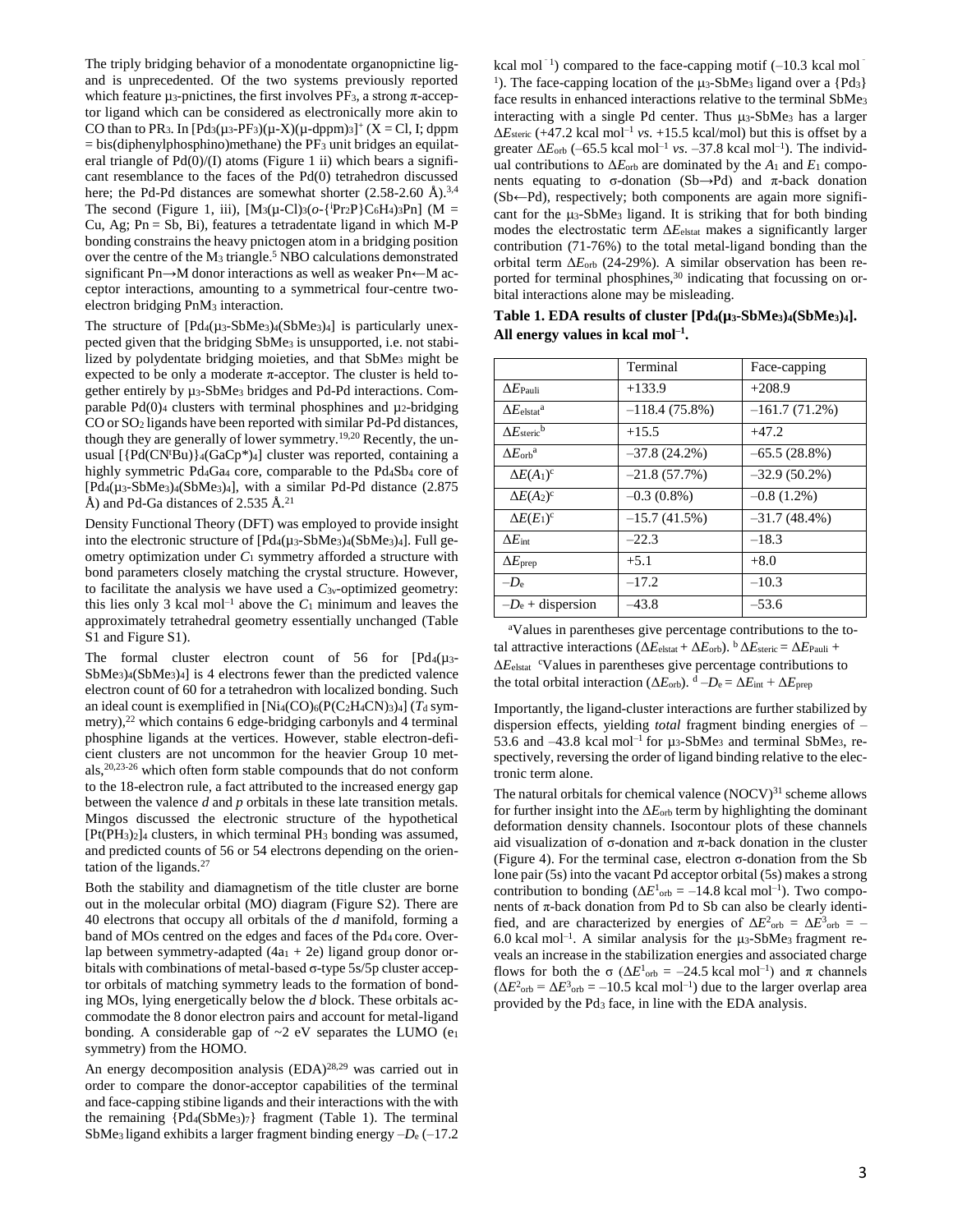

Figure 4. NOCV contour plots (isovalue 0.0005 a.u.) of key deformation density channels describing the interaction between the cluster fragment [Pd4(SbMe3)7] and a SbMe<sup>3</sup> fragment in terminal (panel A) and face-capping (panel B) binding mode. Additionally, corresponding energy eigenvalues  $\Delta E^k$ <sub>orb</sub> and charges  $\Delta q_k$  are shown. Electron flow is shown from blue to red.

To summarize, a rare example of a halostibine complex with a transition metal halide has been synthesized and characterized as a dimer in the solid state, supported by secondary Sb---Cl interactions. This complex demonstrates unexpected reactivity with MeLi, resulting in isolation of a highly unusual  $Pd(0)$  cluster with  $\mu_3$ -SbMe<sup>3</sup> ligands, the first example of triple bridging by a monodentate organopnictine. Computational modelling of the cluster reveals that both bridging and terminal SbMe<sup>3</sup> ligands can be efficient acceptors in metal-to-ligand π-back donation, helping to stabilize the electron rich {Pd4} core. Investigation of potential phosphine and arsine analogues is underway in our group. The effect of this new pnictine bonding mode on the electronic environment of the transition metal could have considerable impacts in organometallic chemistry, including in the design of new homogeneous catalysts.

#### **Associated content**

Supporting information: further computational analysis of  $[Pd_4(\mu_2-$ SbMe<sub>3</sub>)<sub>6</sub>(SbMe<sub>3</sub>)<sub>4</sub>], [PdCl<sub>2</sub>(SbMe<sub>2</sub>Cl)<sub>2</sub>]<sub>2</sub> and the hypothetical [Pd4(μ3-SbMe3)(μ2-SbMe3)3(SbMe3)4], computational methods, experimental details, crystallographic information. This material is available free of charge via the Internet at http://pubs.acs.org.

## **Acknowledgements**

The authors would like to thank the EPSRC for funding through grant reference EP/K039466/1. An allocation of computer time on the NSCCS is gratefully acknowledged.

## **References**

1. Schwab, P.; Mahr, N.; Wolf, J.; Werner, H. *Angew. Chem. Int. Ed*. **1994**, *33*, 97-99.

2. Werner, H. *Angew. Chem. Int. Ed.* **2004**, *43*, 938-954.

3. Balch, A. L.; Davis, B. J.; Olmstead, M. M. *Inorg. Chem.* **1993**, *32*, 3937-3942.

4. Balch, A. L.; Davis, B. J.; Olmstead, M. M. *J. Am. Chem. Soc.* **1990**, *112*, 8592-8593.

5. Ke, I.; Gabbaï, F. P. *Aust. J. Chem.* **2013**, *66*, 1281-1287.

6. Schinzel, S.; Muller, R.; Riedel, S.; Werner, H.; Kaupp, M. *Chem. Eur. J.* **2011***, 17*, 7228-7235.

7. Ke, I.; Jones, J. S.; Gabbaï, F. P. *Angew. Chem. Int. Ed.* **2014**, *53*, 2633-2637.

8. Wade, C. R.; Ke, I.; Gabbaï, F. P. *Angew. Chem. Int. Ed*. **2012**, *51*, 478-481.

9. Benjamin, S. L.; Reid, G. *Coord. Chem. Rev.* **2015**, *297–298*, 168-180. 10. Benjamin, S. L.; Levason, W.; Reid, G.; Warr, R. P. *Organometallics* **2012**, *31*, 1025-1034.

11. Braunschweig, H.; Dewhurst, R. D.; Hupp, F.; Wolf, J. *Chem. Eur. J.* **2015**, *21*, 1860-1862.

12. Tschersich, C.; Limberg, C.; Roggan, S.; Herwig, C.; Ernsting, N.;

Kovalenko, S.; Mebs, S. *Angew. Chem. Int. Ed.* **2012**, *51*, 4989-4992. 13. Lin, T.; Ke, I.; Gabbaï, F. P. *Angew. Chem. Int. Ed.* **2012**, *51*, 4985- 4988.

14. Ke, I.; Gabbaï, F. P. *Inorg. Chem.* **2013**, *52*, 7145-7151.

15. Samochocka, K.; Fokt, I.; Anulewicz-Ostrowska, R.; Przewloka, T.; Mazurek, A. P.; Fuks, L.; Lewandowski, W.; Kozerski, L.; Bocian, W.;

Bednarek, E.; Lewandowska, H.; Sitkowski, J.; Priebe, W. *Dalton Trans.* **2003**, 2177-2183.

16. Alvarez, S. *Dalton Trans.* **2013**, *42*, 8617-8636.

17. Benjamin, S. L.; Levason, W.; Light, M. E.; Reid, G.; Rogers, S. M. *Organometallics* **2014**, *33*, 2693-2695.

18. Brown, M. D.; Levason, W.; Reid, G.; Webster, M. *Dalton Trans.*  **2006**, 5648-5654.

19. Burrows, A. D.; Mingos, D. M.; Menzer, S.; Vilar, R.; Williams, D. J. *J. Chem. Soc. Dalton Trans.* **1995**, 2107-2108.

20. Dubrawski, J.; Kriege-Simondsen, J.; Feltham, R. D. J*. Am. Chem. Soc.* **1980**, *102*, 2089-2091.

21. Molon, M.; Dilchert, K.; Gemel, C.; Seidel, R.; Schaumann, J.; Fischer, R. A. *Inorg. Chem.* **2013**, *52*, 14275-14283.

22. Bennett, M. J.; Cotton, F. A.; Winquist, B. H.; *J. Am. Chem. Soc.*  **1967**, *89*, 5366-5372.

23. Mednikov, E. G.; Eremenko, N. K.; Gubin, S. P.; Slovokhotov, Y. L.; Struchkov, Y. T. *J. Organomet. Chem.* **1982**, *239*, 401-416.

24. Feltham, R. D.; Elbaze, G.; Ortega, R.; Eck, C.; Dubrawski, J. *Inorg. Chem.* **1985**, *24*, 1503-1510.

25. Burrows, A. D.; Machell, J. C.; Mingos, D. M. P. *J. Chem. Soc. Dalton Trans.* **1992**, 1991-1995.

26. Frost, P. W.; Howard, J. A. K.; Spencer, J. L.; Turner, D. G. *J. Chem. Soc. Chem. Commun..* **1981**, 1104-1106.

27. Evans, D.; Mingos, D. M. P *J. Organomet. Chem.***1982**, *240*, 312-327.

28. Morokuma, K*. J. Chem. Phys.* **1971**, *55*, 1236-1244.

29. Ziegler, T.; Rauk, A. *Theor. Chim. Acta*. **1977**, *46*, 1-10.

30. Frenking, G.; Wichmann, K.; Fröhlich, N.; Loschen, C.; Lein, M.;

Frunzke, J.; Rayón, V. M. *Coord. Chem. Rev*. **2003**, *238*, 55-82.

31. Mitoraj. M. P.; Michalak, A.; Ziegler, T. *J. Chem. Theor. Comput*. **2009**, *5*, 962-97.